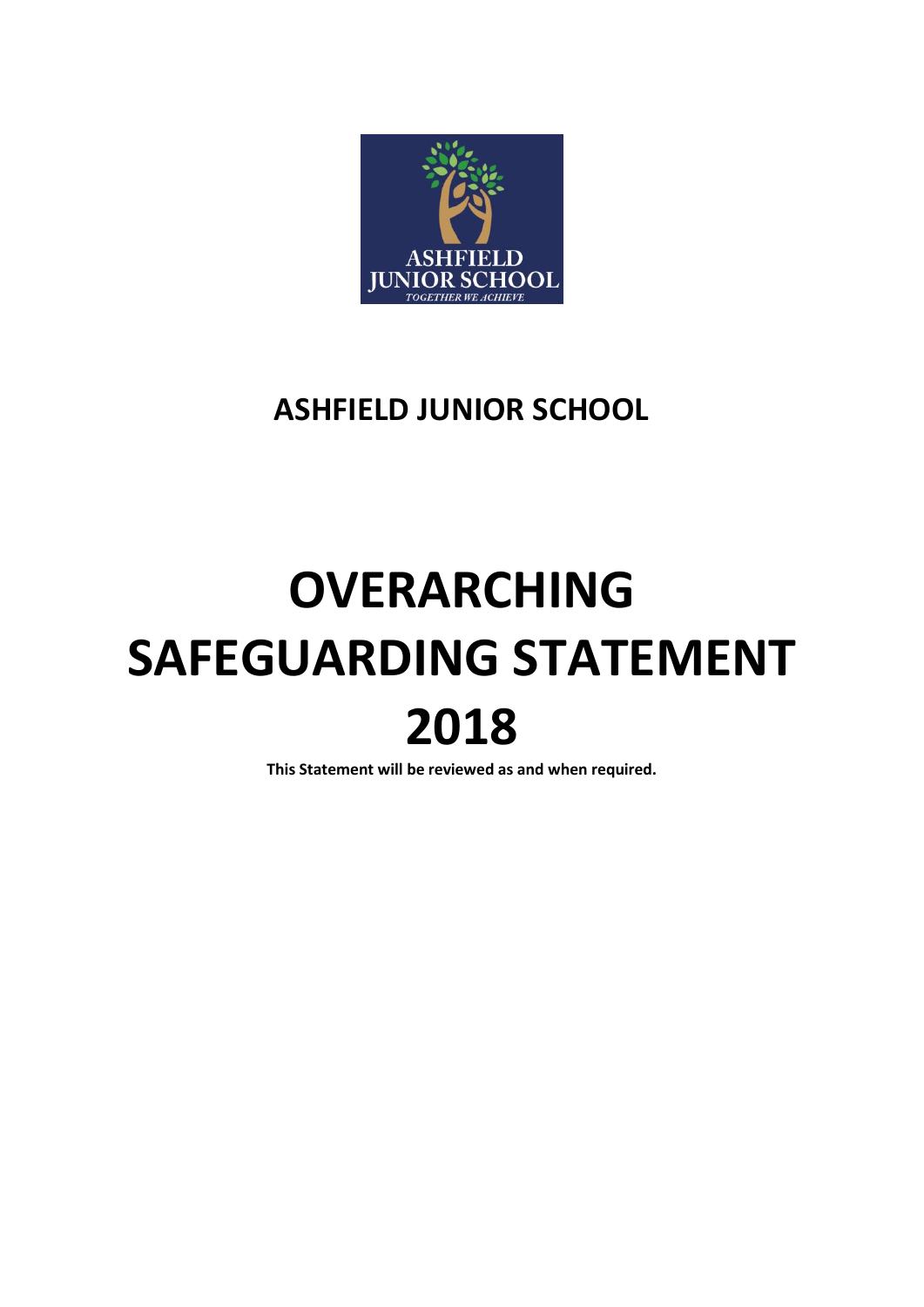#### **INTRODUCTION**

This Safeguarding Statement has been developed in accordance with the principles established by the Children Acts 1989 and 2004 and related guidance. This includes the DfE Keeping Children Safe in Education and the supporting guidance Keeping Children Safe in Education – Information for all School and College Staff and Working Together to Safeguard Children (2015). The school will also refer to, and follow the policies and procedures developed by, the Cumbria Local Safeguarding Children's Board (LSCB) www.cumbrialscb.com.

Because of our close day to day contact with children, education staff have a crucial role to play in helping identify welfare concerns and indicators of possible abuse and neglect at an early stage*.*  The Governing Body and staff of Ashfield Junior School take seriously our responsibility under Section 175 Education Act 2002 to safeguard and promote the welfare of our pupils/students, to minimise risk and to work together with other agencies to ensure adequate arrangements are in place within our school to identify, assess, and support those children who are suffering harm and to keep them safe and secure whilst in our care.

Our statement and supporting policies and procedures relate to all members of the school community including pupils, staff, governors, visitors/contractors, volunteers and trainees working within the school. It is fully incorporated into the whole school ethos and is underpinned throughout the teaching of the curriculum and within PHSE and within the safety of the physical environment provided for the pupils.

# **OFSTED'S DEFINITION OF SAFEGUARDING**

Ofsted has defined the term Safeguarding as "being not just about protecting children from deliberate harm. It includes issues for schools such as: pupil health and safety; bullying; racist abuse; harassment and discrimination; use of physical intervention; meeting the needs of pupils with medical conditions; providing first aid; drug and substance misuse; educational visits; intimate care; internet safety; issues which may be specific to a local area or population, for example gang activity; school security. (*Briefing for Section 5 Inspectors on Safeguarding Children*, Ofsted Sept 2014).

Safeguarding is the process of protecting children from abuse or neglect, preventing impairment of their health and development, and ensuring they are growing up in circumstances consistent with the provision of safe and effective care that enables children to have optimum life chances and enter adulthood successfully.

This Statement should therefore be understood alongside other school policies which fall under the safeguarding 'umbrella' as listed on Page 6 of this document. Related policies can be found on the school server. They are also available to access via the school website: **www.ashfieldjuniors.co.uk.**  All relevant policies will be reviewed in accordance with the latest DfE Guidance by the Governing Body which has responsibility for oversight of school safeguarding and child protection systems. The Designated Safeguarding Lead will ensure regular reporting on safeguarding activity and systems in school to the Governing Body. The Governing Body will not receive details of individual pupil situations or identifying features of families as part of their oversight responsibility. There is also a nominated Governor who will liaise with the local authority and/or partner agencies on issues of child protection and in the event of allegations of abuse made against the Head teacher, a member of the Governing Body. Our school is a community and all those directly connected (staff, governors, parents, carers, families and pupils) have an essential role to play in making it safe and secure. We welcome suggestions and comments from all these stakeholders contributing to this process.

# **ETHOS**

**Ashfield Junior School** recognises the importance of providing an ethos and environment within school that will help children to feel safe, secure and respected; encourage them to talk openly; and enable them to feel confident that they will be listened to.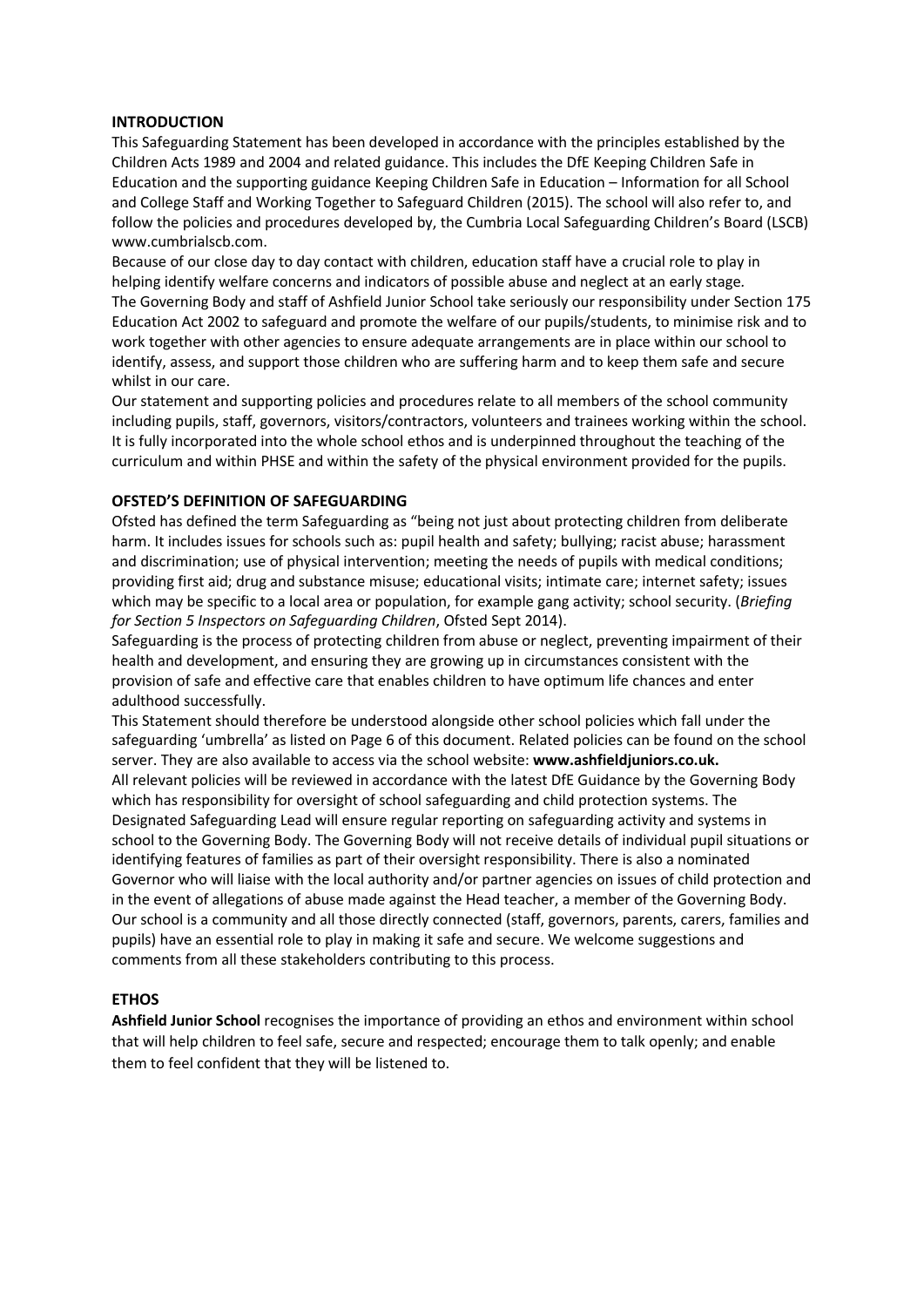We recognise that children who are abused or witness violence are likely to have low self-esteem and may find it difficult to develop a sense of self-worth. They may feel helplessness, humiliation and some sense of blame. Our school may be the only stable, secure and predictable element in their lives. **Ashfield Junior School** will endeavour to support the welfare and safety of all pupils through:

• maintaining children's welfare as our paramount concern;

• ensuring the content of the curriculum includes social and emotional aspects of learning;

• developing and implementing policies for tackling bullying; racist abuse; harassment and discrimination and ensuring these are included in the curriculum;

• ensuring that child protection is included in the curriculum to help children stay safe, recognise when they don't feel safe and identify who they might/can talk to;

• providing suitable support and guidance so that students have a range of appropriate adults to approach if they are in difficulties;

• promoting a positive, supportive, neutral and secure environment where pupils can develop a sense of being valued and heard in their own right;

• working with parents/carers to build an understanding of the school's responsibility to ensure the welfare of all children including the need for referral to other agencies in some situations;

• ensuring all staff are able to recognise the signs and symptoms of abuse through ongoing training and support and are aware of the school's procedures and lines of communication;

• ensuring that staff are aware of the role of the Designated Safeguarding Lead;

• provision of further training for staff/governors which will be updated regularly and inclusion of child protection issues in the induction of new staff/governors;

• ensuring we practice safe recruitment in checking the suitability of staff, governors and volunteers to work with children;

• monitoring children and young people who have been identified as having welfare or protection concerns, particularly those who are looked after by the Local Authority; keeping confidential records which are stored securely and shared appropriately with other professionals;

• having arrangements in place to support children with special educational needs or disabilities (SEND) having regard to the Special Educational Needs (SEN) Code of Practice and have identified a member of staff to act as Special Educational Needs Co-ordinator (SENCO);

• developing effective and supportive liaison with other agencies;

• implementation of documented safeguarding and health and safety policies including the organisation and arrangements for maintaining the health, safety and welfare of all those involved with the school, including pupils, which include:

- assessing risks to children and developing and implementing effective controls to prevent accidents or incidents;

- ensuring there is sufficient first aid provision in the form of equipment and appropriately trained staff both in school, extended schools on educational visits;

- ensuring that procedures in line with OEAP National Guidance http://oeapng.info/ guidelines are followed and implemented in relation to learning outside the classroom/educational visits including the need for adequate planning, supervision and risk assessment;

- ensuring a clear policy on supporting pupils with medical conditions is implemented to meet the needs of pupils with short or long-term medical needs and medication is only administered in accordance with school policy and the DfE Supporting Pupils with medical Conditions Statutory Guidance (2014);

- ensuring staff are familiar with the protocols for intimate care and maintaining dignity in line with school Policy;

- ensuring staff, pupils and parents are familiar with the School Behaviour Policy which includes the use of discipline, sanctions and rewards and which also focuses on preventing and reacting to cases of bullying and cyberbullying;

- ensuring staff are aware of the definition of reasonable force and when this can be used and that sufficient staff have been trained in de-escalation;

- ensuring accidents are recorded, reported and investigated where necessary to prevent similar incidents from occurring;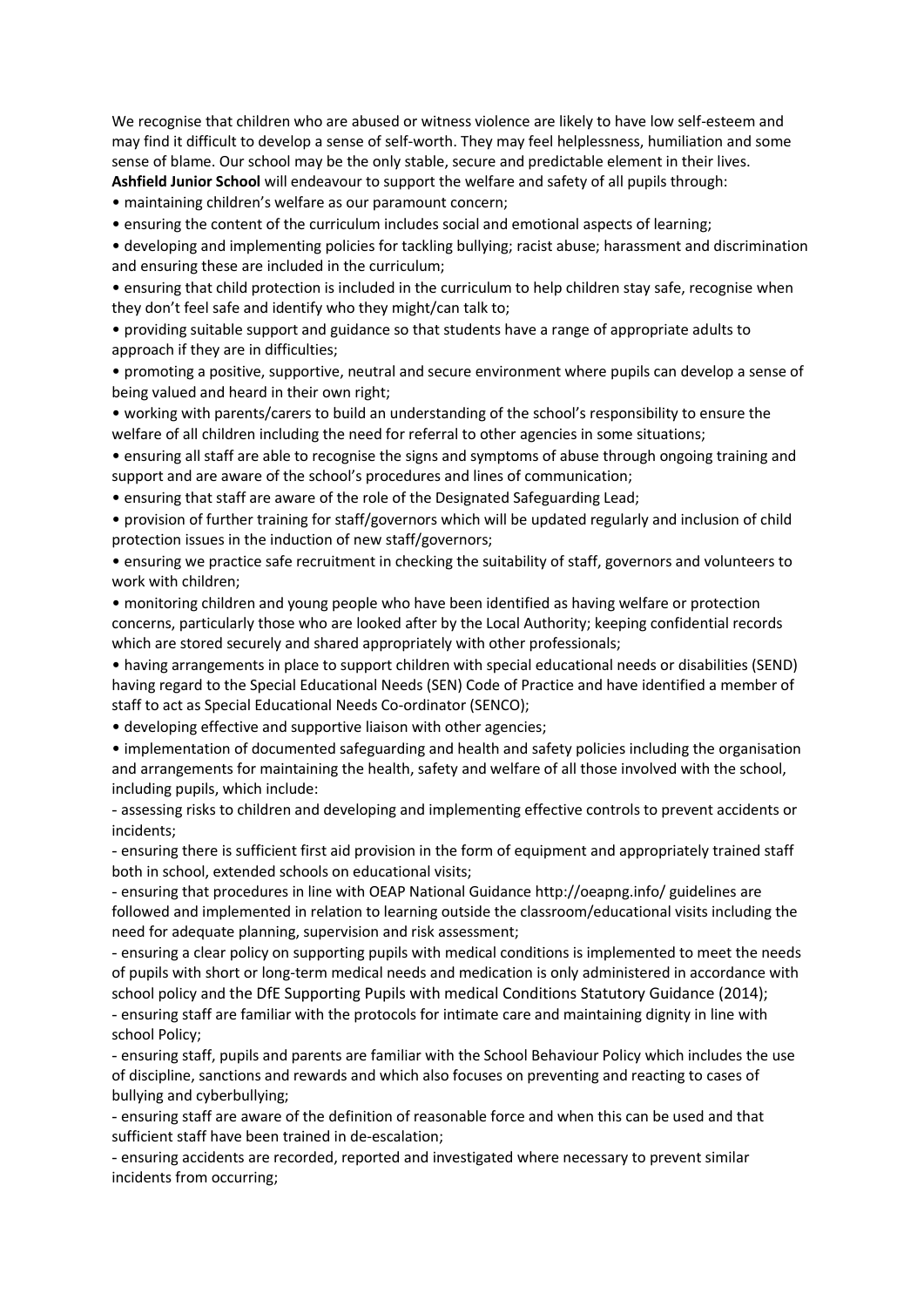- inspection and maintenance of the grounds including trees and physical site security measures to safeguard pupils, staff and any other users of premises;

- inspection and maintenance of equipment, machinery and services in line with current legislation and manufacturer's instructions by competent person with records held in the School Buildings Register; - ensuring staff receive adequate induction and regular training and instruction in subjects which maintain the health, safety and welfare of themselves and others (including children) such as safeguarding and child protection; first aid, manual handling, lifting and handling, positive handling, food hygiene, use of machinery, safe use of hazardous substances, physical education, educational visits, fire safety, risk assessments etc.

- children receive regular instruction in fire safety and participate in regular fire drills/practices;

- ensuring hazardous substances including asbestos containing materials, radon and water hygiene (legionella) are managed in line with relevant legislation;

- ensuring meals, snacks and drinks provided to children are healthy, balanced and nutritious and ensuring fresh drinking water is accessible at all times;

- obtaining information before a child starts school about any special dietary requirements, food allergies and special health requirements, and ensuring all relevant personnel are aware of these;

- ensuring there are suitable facilities for the hygienic preparation of food and ensuring that those responsible for preparing and handling food are competent to do so;

- securely maintaining pupil data, including digital images in line with the Data Protection Act and school Policy;

- including internet and communication safety in the curriculum in line with school Policies to enable children to access technology safely;

- ensuring that the use of technologies including mobile phones and cameras by pupils, staff and others is managed effectively in line with school Policies and procedures are in place to prevent and manage instances of cyberbullying;

- ensuring children are adequately supervised during the school day, extended schools and on off site visits including break times and before and after school;

- ensuring there is adequate pedestrian-vehicle separation on school grounds;

- ensuring only local transport is hired where seat belts are fitted and ensuring children wear them;

- ensuring booster seats/cushions are used in private vehicles for pupils under 12 years and 4ft 5in;

- ensuring vehicles in which children are being transported, and the driver of those vehicles, are adequately insured;

- ensuring we only release children into the care of individuals who have been notified to us by the parent/carer, and will ensure that children do not leave the premises unsupervised.

- ensuring we take all reasonable steps to prevent unauthorised persons entering the premises;

- ensuring the dangers of the sun form part of the PSHE/science curriculum; parents/carers are informed of school sun safety procedures and staff are proactive in sun safety measures in line with school Policy.

#### **PARTNERSHIPS WITH OTHERS**

Schools do not operate in isolation. The welfare of children is the corporate responsibility of the entire local authority, working in partnership with other public agencies, the voluntary sector and service users and carers. All local authority services have an impact on the lives of children and families, and local authorities have a particular responsibility towards children and families most at risk of social exclusion. The school recognises that it is essential to establish positive and effective working relationships with other agencies. Professionals can only work together to safeguard children if there is an exchange of relevant information between them. **Ashfield Junior School** follows Cumbria Child Protection Procedures (as endorsed by the Cumbria Local Safeguarding Children Board) and has links with the Local Authority, the School Health Service, the local police, Children's Centres and the Education Social Care Service. Where it is believed that a child is suffering from, or is at risk of, significant harm, we will follow the procedures as outlined on the Cumbria Local Safeguarding Children Board website and within the *School Child Protection Policy*.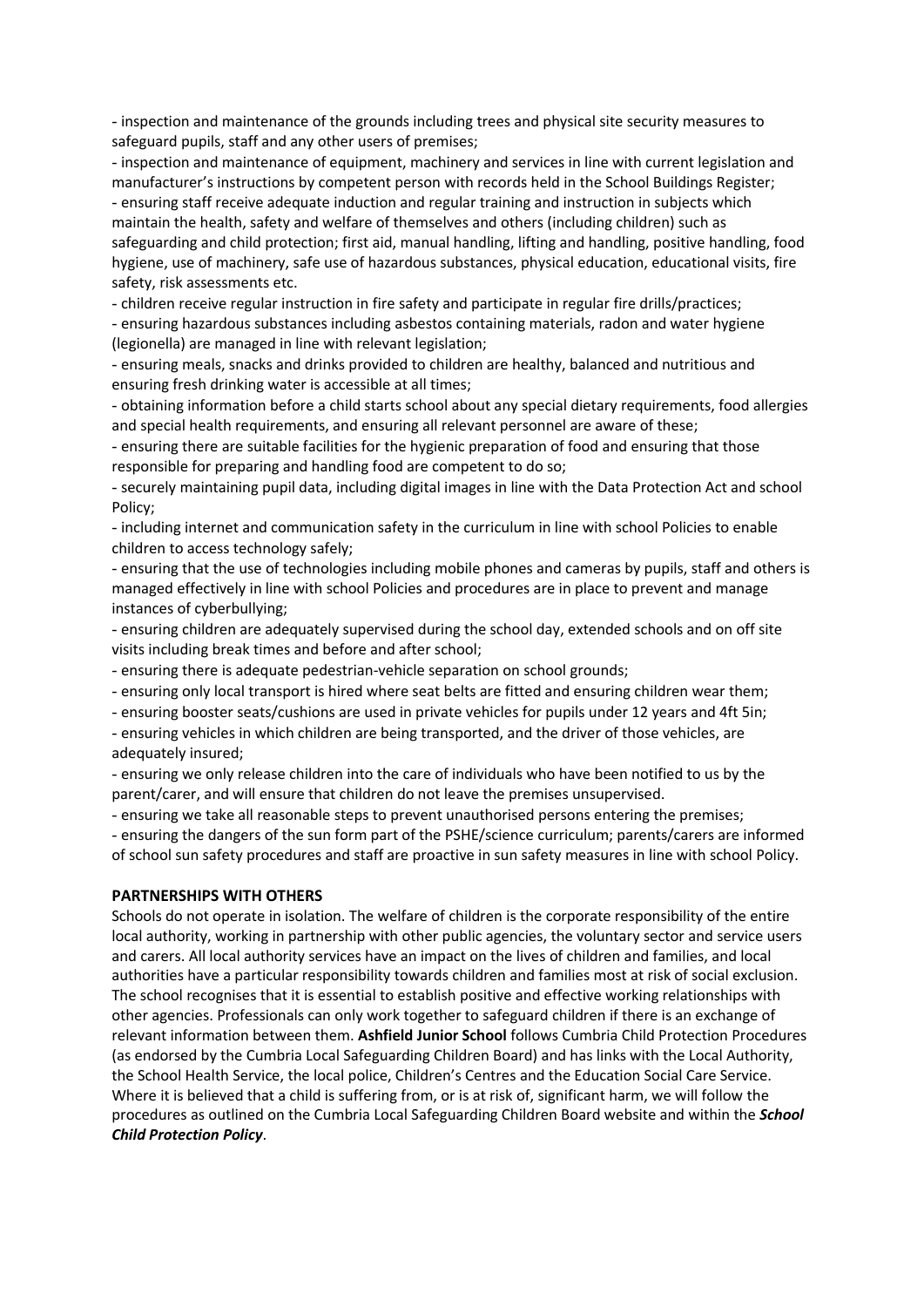#### **TRAINING AND SUPPORT**

Our school will ensure that the Designated Safeguarding Lead, Deputy DSL and any other member of the Safeguarding team undergoes suitable child protection training which is updated as and when appropraite; all staff including the head teacher, the designated teacher (children looked after), the designated governor and the governing body undergo training relevant to their roles which is updated regularly. All other staff who work in the school and/or with children will undertake appropriate child protection awareness training to equip them to meet their responsibilities for child protection effectively. There is a designated Health and Safety Coordinator in school who has received appropriate training in relation to their role e.g. IOSH Managing Safely in Schools training or similar. There is also a designated Educational Visits Coordinator who has received training and refresher training in planning and managing off-site visits.

There is a staff training plan in place to ensure all relevant staff receive appropriate training as per legislative requirements and good practice to protect both themselves and children. Designated staff training will include for example health and safety induction, first aid, supporting pupils with medical needs including general awareness training, training in the administration of medication and any training regarding complex medical needs of children (from a medical professional as necessary); asbestos management, fire safety, positive handling, moving and handling, minibus drivers, risk assessment, food hygiene and other training commensurate with the roles and responsibilities of staff.

# **PROFESSIONAL CONFIDENTIALITY**

Our school has a clear confidentiality policy which forms part of the School Child Protection Policy which is reviewed annually as part of full governors and Initial Staff Inset and is presented to all working adults within the school.

#### **SAFER RECRUITMENT AND SELECTION**

The school pays full regard to the DfE statutory guidance 'Keeping Children Safe in Education'. The Governing Body will prevent people who pose a risk of harm from working with children by adhering to statutory responsibilities to carry out appropriate checks on staff or others who work unsupervised with children*,* taking proportionate decisions on whether to ask for any checks beyond what is required; and ensuring those without full checks are appropriately supervised**.** In line with the School Staffing (England) Regulations 2009 the Governing Body ensure that at least one person on any appointment panel has attended safer recruitment training.

#### **DBS REFERRAL**

The Disclosure and Barring Service's (DBS) role is to help prevent unsuitable people from working with children and vulnerable adults.

Referrals are made to the DBS when an employer or an organisation has concerns that a person has caused harm or poses a future risk of harm to children or vulnerable adults. In these circumstances the employer or regulatory body must make a referral to the DBS. If we dismiss or remove a member of staff or a volunteer because they have harmed a child or vulnerable adult, or we would have done so if they had not left, we must tell the Disclosure and Barring Service (DBS).

The responsible senior manager (usually the Designated Safeguarding Lead) will **also** contact the Local Authority Designated Officer (LADO or DO) if the member of staff has:

- behaved in a way that has harmed a child, or may have harmed a child;
- **Perform** possibly committed a criminal offence against or related to a child;
- behaved towards a child or children in a way that indicates s/he is unsuitable to work with children.

The advice of the LADO/ DO can also be sought if there is uncertainty as to whether a referral should be made or for example there are concerns about the staff member's conduct outside work which may raise concerns about their suitability to work with children. Further guidance can be found on the Cumbria LSCB website and the *School Child Protection Policy.*

#### **RELATED SCHOOL POLICIES**